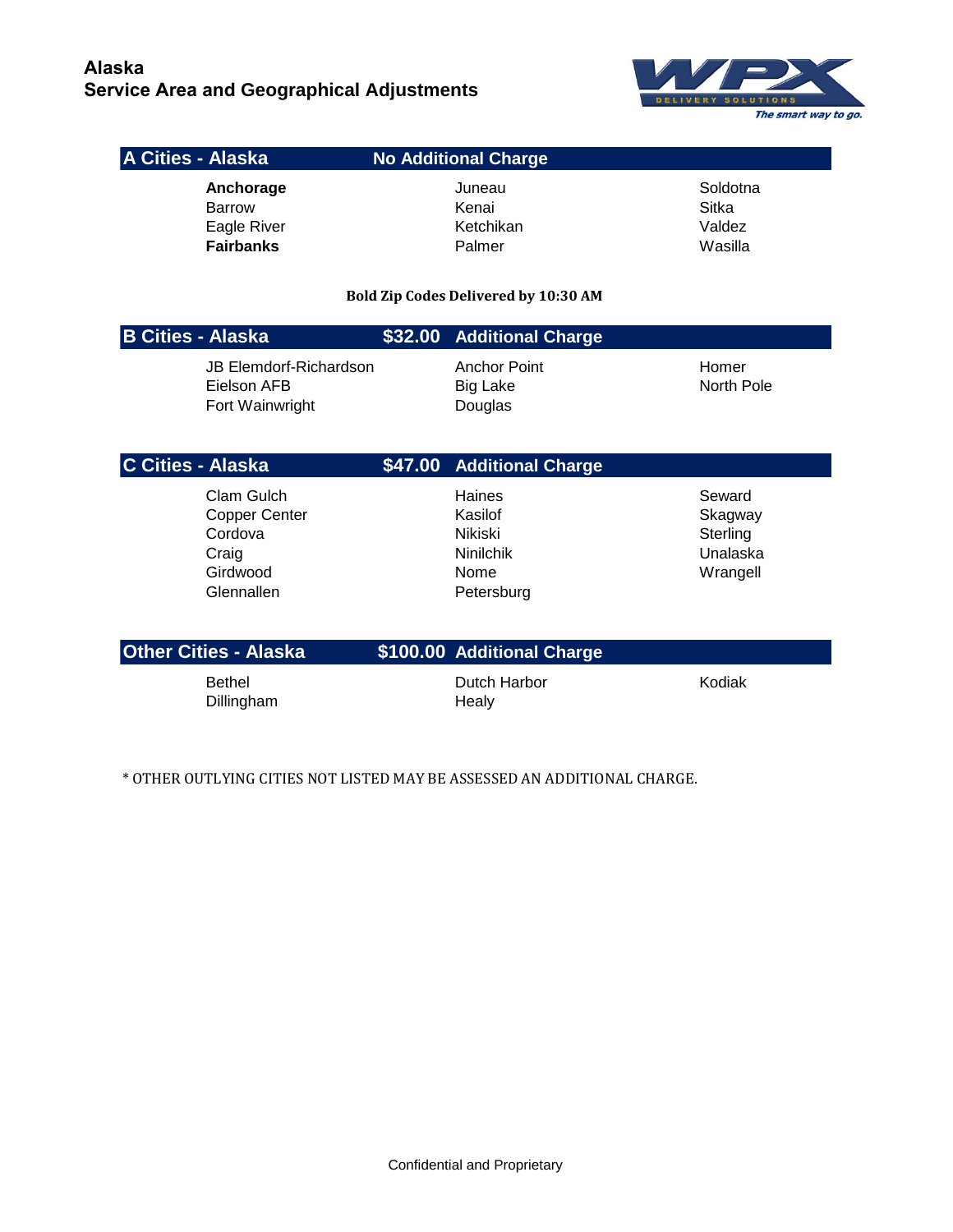

**A Cities - Idaho No Additional Charge** Athol **Athol Access 12 Athol** Hayden Lake Rathdrum Coeur d'Alene Coeur d'Alene Coeur d'Alene Coeur d'Alene Coeur d'Alene Coeur d'Alene Coeur d'Alene Coeur de Coeu Dalton Gardens **Plummer** Hayden **Post Falls B Cities - Idaho \$32.00 Additional Charge** Kellogg **Potlatch** Potlatch Sandpoint Moscow **Priest River Smelterville Priest River** Smelterville Pinehurst Sagle **C Cities - Idaho \$47.00 Additional Charge** Bonners Ferry **Lapwai** Kendrick **Lewiston Contact WPX for a quote.**  Cottonwood **Examiah** Kamiah **Ponderay** Ponderay Grangeville **Contract Contract Contract Contract Contract Contract Contract Contract Contract Contract Contract Contract Contract Contract Contract Contract Contract Contract Contract Contract Contract Contract Contract Co** 

Kamiah Orofino Troy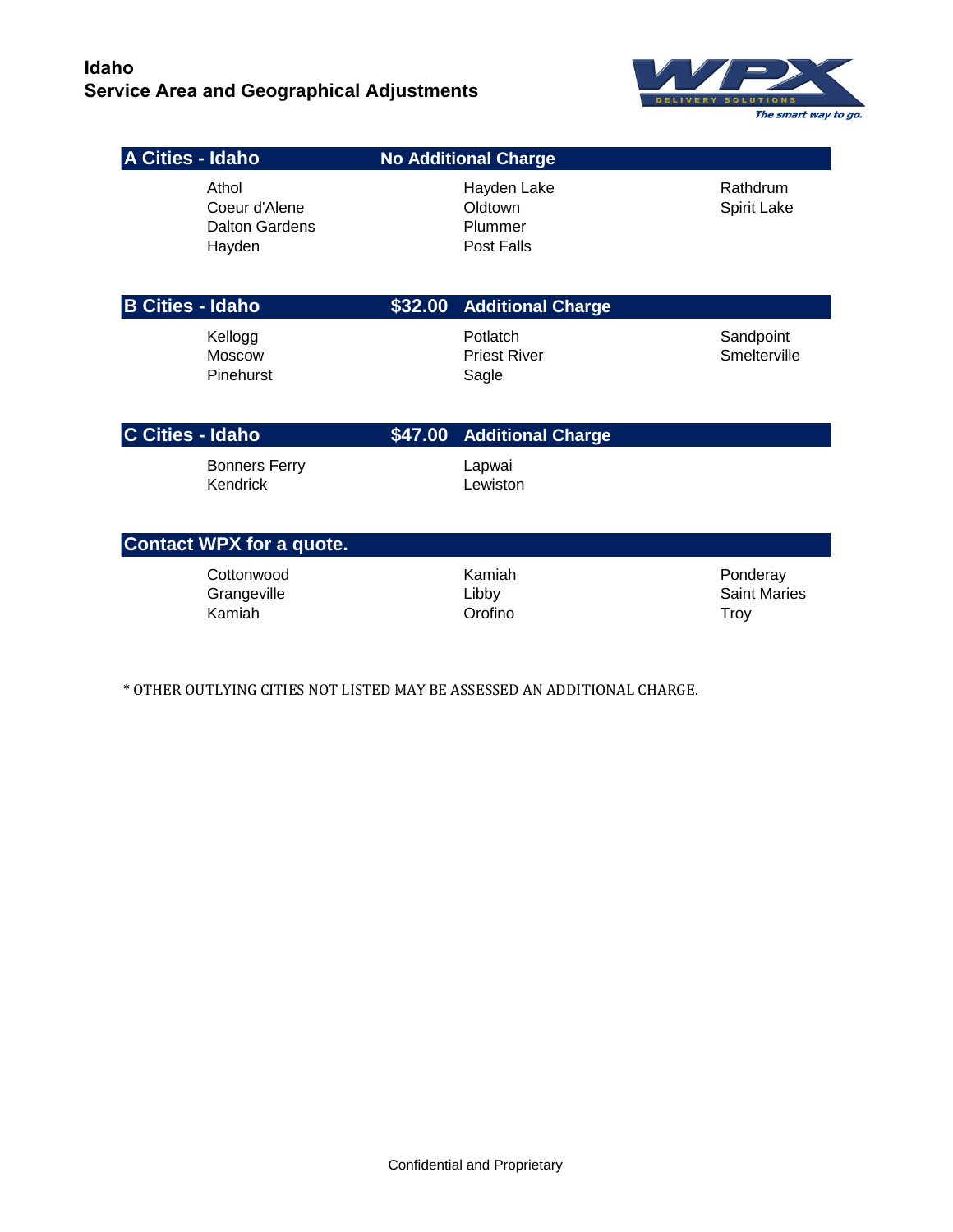## **Oregon Service Area and Geographical Adjustments**



| A Cities - Oregon                                                                                                                                                                               | <b>No Additional Charge</b>                                                                                                                                                                            |                                                                                                                                                                           |                                                                                                                                                                                                    |
|-------------------------------------------------------------------------------------------------------------------------------------------------------------------------------------------------|--------------------------------------------------------------------------------------------------------------------------------------------------------------------------------------------------------|---------------------------------------------------------------------------------------------------------------------------------------------------------------------------|----------------------------------------------------------------------------------------------------------------------------------------------------------------------------------------------------|
| Albany<br>Aloha<br>Ashland<br><b>Beaverton</b><br>Bend<br>Canby<br><b>Central Point</b><br>Clackamas<br>Cornelius<br>Corvallis<br><b>Cottage Grove</b><br>Echo<br>Eugene<br><b>Forest Grove</b> | Gladstone<br>Gold Hill<br>Grants Pass<br>Gresham<br><b>Happy Valley</b><br>Harrisburg<br>Hermiston<br>Hillsboro<br>Jacksonville<br><b>Junction City</b><br>Keizer<br>La Pine<br>Lake Oswego<br>Lebanon | Madras<br>McMinnville<br>Medford<br>Milwaukie<br>Molalla<br>Newberg<br>Oregon City<br>Portland<br>Prineville<br>Redmond<br>Saint Helens<br>Sandy<br>Scappoose<br>Sherwood | Silverton<br><b>Sisters</b><br>Springfield<br>Stanfield<br>Sublimity<br>Sweet Home<br>Talent<br>Tangent<br>Tigard<br>Troutdale<br>Tualatin<br>West Linn<br>Wilsonville<br>Wood Village<br>Woodburn |
| <b>B Cities - Oregon</b>                                                                                                                                                                        | \$32.00                                                                                                                                                                                                | <b>Additional Charge</b>                                                                                                                                                  |                                                                                                                                                                                                    |
| Boardman                                                                                                                                                                                        | <b>Hood River</b>                                                                                                                                                                                      | Roseburg                                                                                                                                                                  | <b>The Dalles</b>                                                                                                                                                                                  |
| Cave Junction<br><b>Dallas</b><br>Florence<br>Gearhart                                                                                                                                          | <b>Klamath Falls</b><br>Monmouth<br>Newport<br>Pendleton                                                                                                                                               | Salem<br>Seaside<br>Stayton<br>Sutherlin                                                                                                                                  | Tillamook<br>Winston                                                                                                                                                                               |
| C Cities - Oregon                                                                                                                                                                               | \$47.00                                                                                                                                                                                                | <b>Additional Charge</b>                                                                                                                                                  |                                                                                                                                                                                                    |
| Arlington<br>Astoria<br>Cannon Beach<br>Canyonville<br>Charleston                                                                                                                               | Coos Bay<br>Coquille<br>Estacada<br>La Grande<br><b>Lincoln City</b>                                                                                                                                   | <b>Myrtle Creek</b><br>Myrtle Point<br>North Bend<br>Reedsport<br>Riddle                                                                                                  | Warrenton<br>Wheeler                                                                                                                                                                               |
| <b>Contact WPX for a quote.</b>                                                                                                                                                                 |                                                                                                                                                                                                        |                                                                                                                                                                           |                                                                                                                                                                                                    |